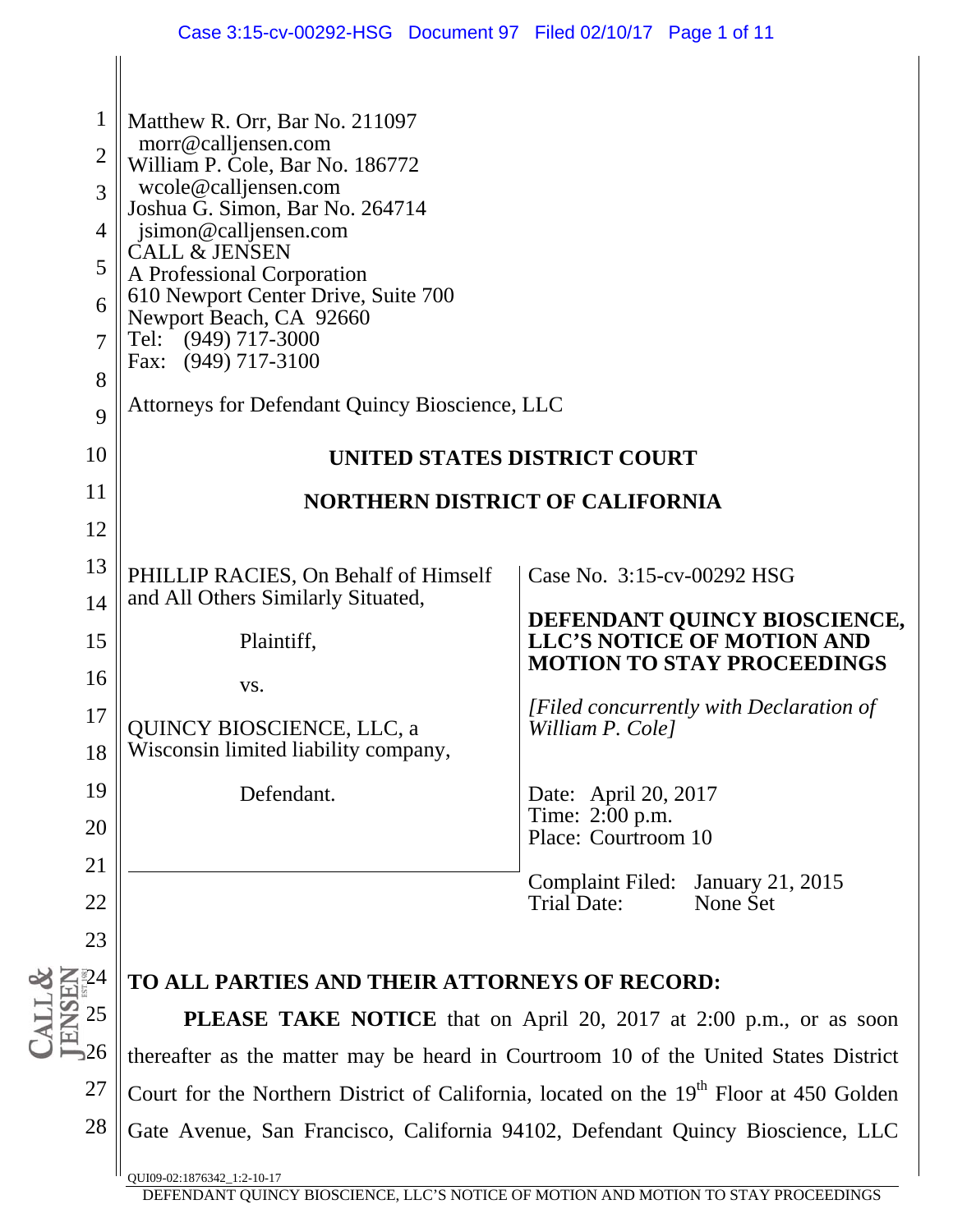#### Case 3:15-cv-00292-HSG Document 97 Filed 02/10/17 Page 2 of 11

 1 2 3 4 5 ("Quincy") will and hereby does move for an order staying the proceedings in this action, pending resolution of the civil enforcement action brought by the Federal Trade Commission and the Attorney General of the State of New York in *Federal Trade Commission, et al. v. Quincy Bioscience Holding Co., Inc., et al.*, Case No. 17-cv-00124 (Southern District of New York).

 6 7 8 9 10 This motion is made pursuant to the Court's inherent power to control the disposition of the causes on it docket with economy of time and effort for itself, for counsel, and for litigants, and on the grounds that a stay will promote judicial economy and the orderly course of justice, will avoid duplicative litigation and discovery, and will avoid the potential for inconsistent judgments.

11 12 13 14 15 This Motion is based on this Notice of Motion, the Memorandum of Points and Authorities hereunder, the concurrently-filed Declaration of William P. Cole and the documents and materials attached thereto, the pleadings and papers on file herein, and such other matters as may be properly considered by the Court at or before the hearing of this motion.

16 Dated: February 10, 2017 CALL & JENSEN

17

18

19

20

21

22

23

24

25

26

27

28

 A Professional Corporation Matthew R. Orr William P. Cole Joshua G. Simon

By:*/s/ William P. Cole* William P. Cole

Attorneys for Defendant Quincy Bioscience, LLC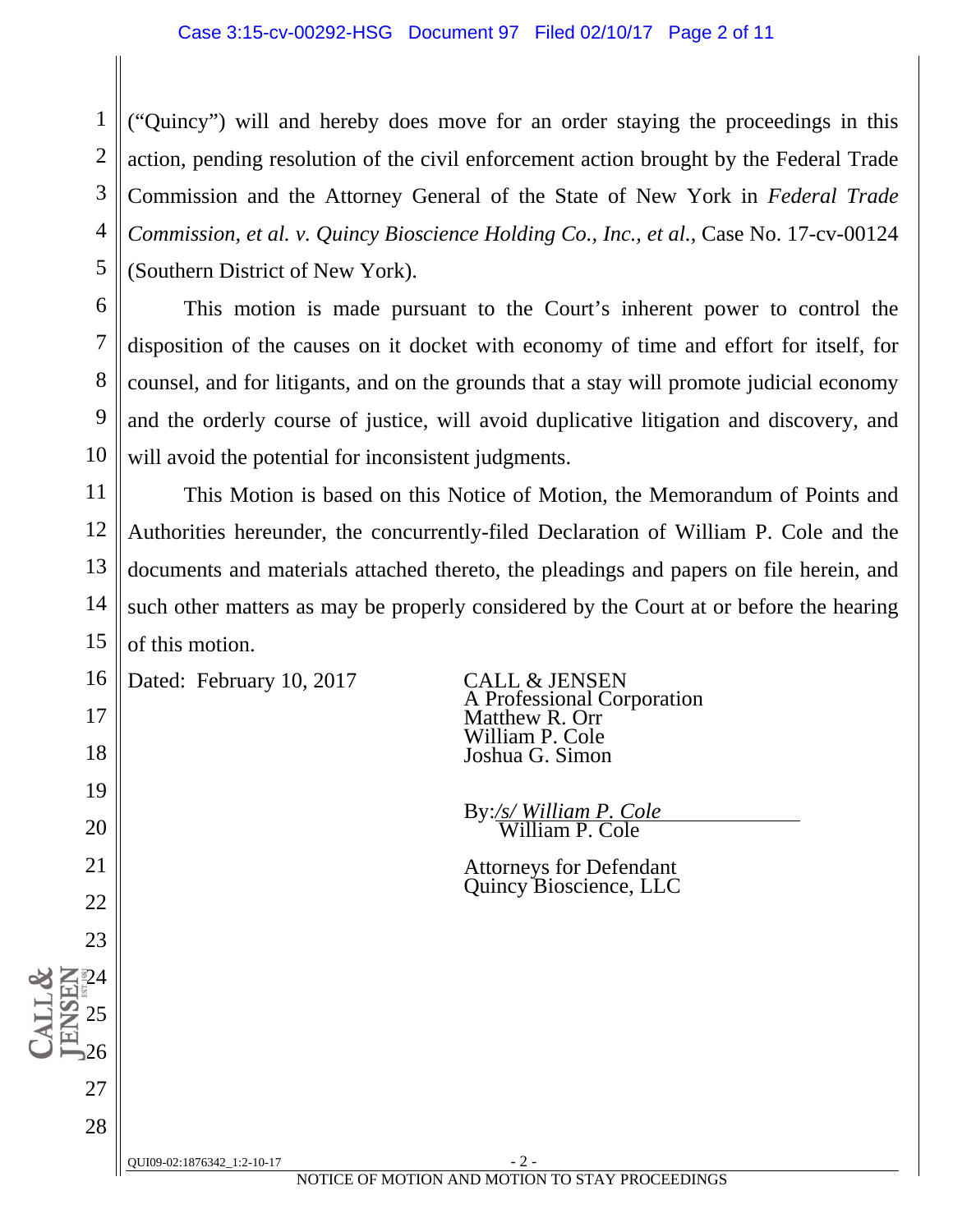#### **STATEMENT OF ISSUE TO BE DECIDED PER CIVIL L.R. 7-4(A)(3)**

Whether this action should be stayed pending resolution of the civil enforcement action brought by the Federal Trade Commission ("FTC") and the Attorney General of the State of New York in *Federal Trade Commission, et al. v. Quincy Bioscience Holding Co., Inc., et al.*, Case No. 17-cv-00124 (Southern District of New York).

6

7

 $\mathbb{Z}$  24

25

26

27

28

1

2

3

4

5

#### **MEMORANDUM OF POINTS AND AUTHORITIES**

#### **I. INTRODUCTION**

 8 9 10 11 12 13 Quincy requests that, in the interests of efficiency and judicial economy, the Court stay this action pending resolution of the *parens patriae* action brought by the FTC and the New York Attorney General in the Southern District of New York (the "FTC action"). The FTC action targets all of the same Prevagen® products and the same alleged misrepresentations as Racies' Complaint in this case. Quincy is a defendant in the FTC action.

14 15 16 17 18 19 20 21 22 23 Because the issues in the FTC action subsume the issues in this case, a stay of this case is proper. A stay will avoid the inevitable duplication of discovery—as well as the risk of inconsistent rulings—that would result from concurrent proceedings. The FTC action also will inform, if not dispose of, Racies' claims in this case, because his claims are governed by the same "reasonable consumer" test as the FTC's Section 5(a) claim and the New York Attorney General's consumer fraud claim. At a minimum, resolution of the FTC action will inform this Court's consideration of whether a class action would be the "superior" method of adjudication. On the other hand, a stay will not cause any prejudice to Racies, who the Court has already found does not face any threat of future harm.

Accordingly, Quincy respectfully requests that the Court stay this case pending the outcome of the FTC action.

 $OUI09-02:1876342 \t1:2-10-17$  - 3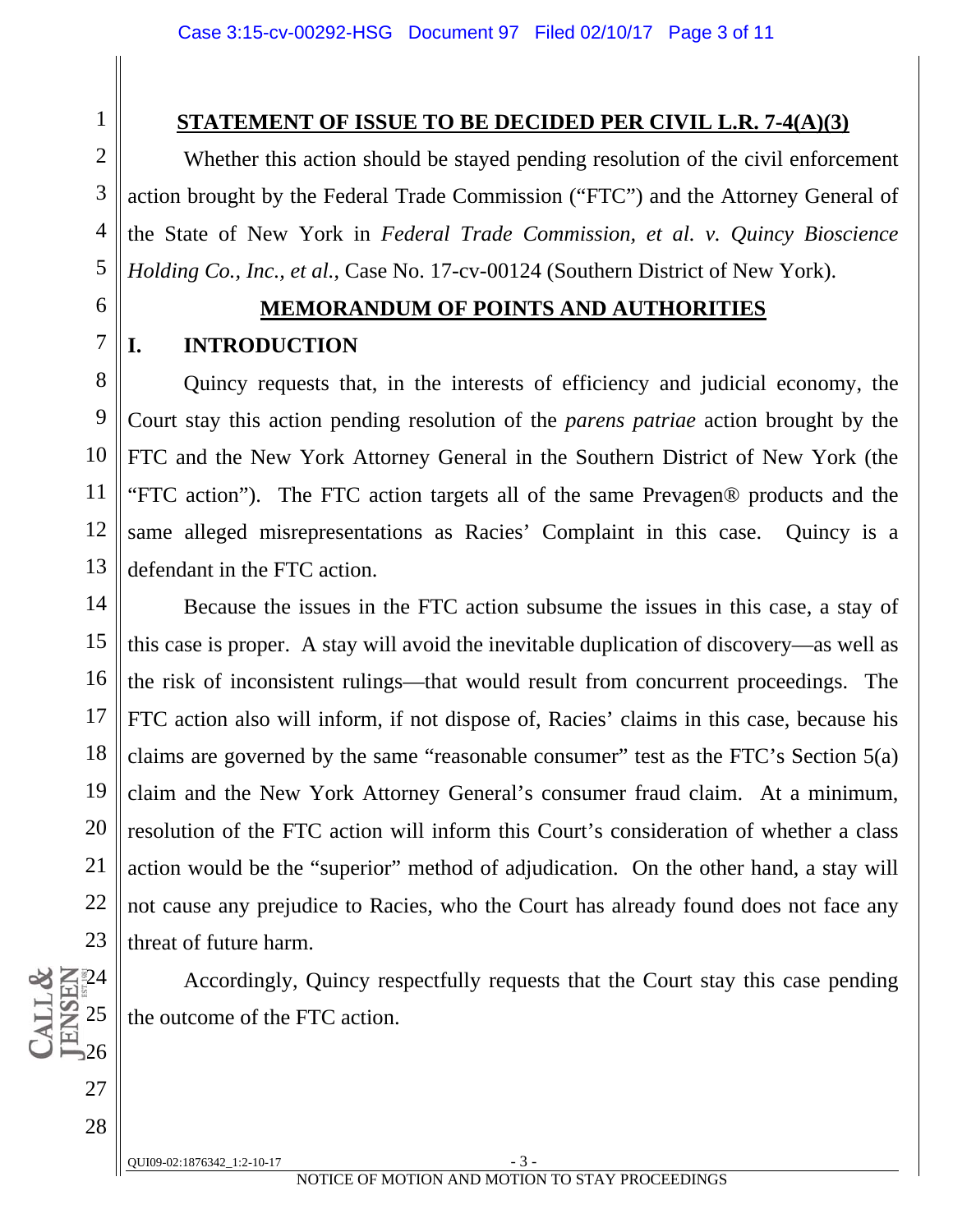1 2

## **II. STATEMENT OF FACTS**

#### **A. This Putative Class Action**

 3 4 5 6 7 8 9 10 11 On January 21, 2015, Racies sued Quincy Bioscience, LLC in this Court. His First Amended Complaint ("FAC") alleges violations of California's Unfair Competition Law ("UCL") and the Consumers Legal Remedies Act ("CLRA") arising from Quincy's marketing and distribution of Prevagen®. Doc. No. 21. Targeting Prevagen® Regular Strength, Prevagen® Extra Strength, and Prevagen® Chewables, Racies alleges that he and putative class members "have been damaged in their purchases of these Products and have been deceived into purchasing Products that they believed, based on Defendant's representations, improved memory and supported brain function, sharper mind and clearer thinking, when, in fact, they do not." *Id.* ¶¶ 23, 35.

12 13 14 15 16 17 Initially, Racies attempted to predicate his UCL and CLRA claims not only on the ground that Quincy's marketing representations were allegedly false, but also on the ground that they lacked substantiation. In May 2015, however, the Court dismissed the lack of substantiation claims with prejudice. Doc. No. 34 at p.9. Accordingly, the sole (and baseless) theory of Racies' UCL and CLRA claims is that Prevagen® does not provide any brain function or memory benefits. Doc. No. 21 at ¶ 57.

18 19 20 21 22 23  $Z_{12}^{324}$ Racies seeks to represent "[a]ll consumers who, within the applicable statute of limitations period, purchased Prevagen in California, Florida, Illinois, Massachusetts, Michigan, Minnesota, Missouri, New Jersey, New York, and Washington until the date notice is disseminated." *Id.* ¶ 36. Alternatively, he seeks to represent a California-only class. *Id.* ¶ 37. He seeks restitution and damages. *Id.* ¶¶ 63, 69, 71. Initially, he also sought injunctive relief, but the Court dismissed that claim with prejudice. Doc. No. 34 at p.9.

25 26 27 28 QUI09-02:1876342\_1:2-10-17 Following the Court's order on Quincy's motion to dismiss, the parties limited discovery to Racies' brain chemistry allegations, in order to prepare summary judgment motions focused solely on those allegations. In January 2016, the parties completed the summary judgment briefing, and the Court heard the cross motions on February 4,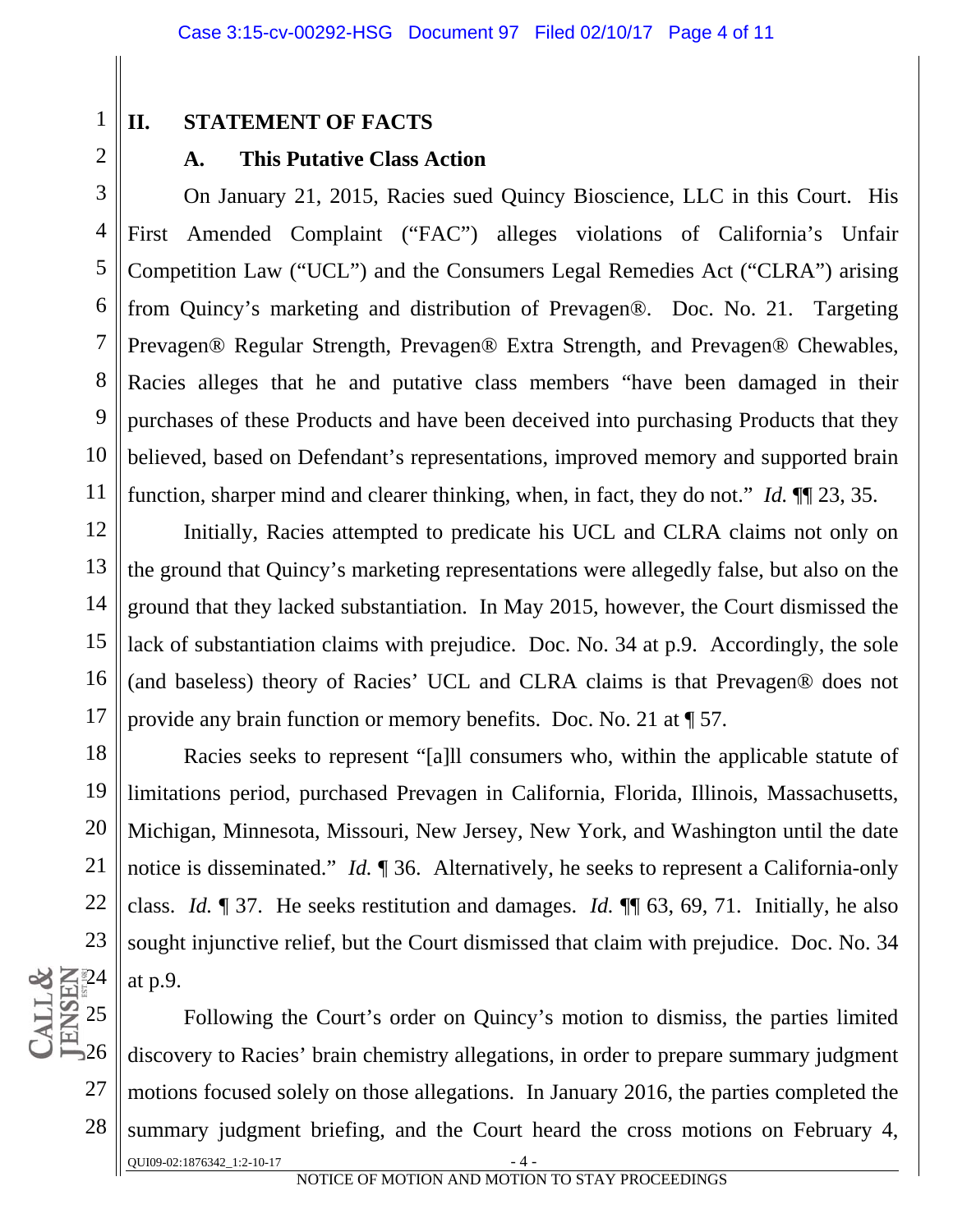1 2 3 2016. On October 3, 2016, the Court denied the parties' respective motions. Doc. No. 89. Between the summary judgment hearing and the Court's order thereon, no court proceedings or discovery took place.

 4 5 Racies' motion for class certification is due on June 16, 2017. There is no trial date.

6

#### **B. The FTC Action Subsumes the Issues in this Case**

 7 8 9 10 11 12 13 14 15 16 17 18 19 On January 9, 2017, in the Southern District of New York, the FTC and New York's Attorney General filed suit against the following parties: Quincy Bioscience, LLC; Quincy Bioscience Holding Company, Inc.; Prevagen, Inc.; Quincy Bioscience Manufacturing, LLC; Mark Underwood; and Michael Beaman. Declaration of William P. Cole, Exh. 1. The FTC and the New York Attorney General allege that Quincy's marketing of Prevagen® Regular Strength, Prevagen® Extra Strength, Prevagen® Chewables, and Prevagen® Professional is false and misleading. *Id.* ¶¶ 19, 37, 41, 43, 45. The FTC action targets the same allegedly false and misleading representations as Racies' putative class action—namely, that Prevagen® improves memory, reduces memory problems associated with aging, and provides "other cognitive benefits, including but not limited to, healthy brain function, a sharper mind, and clearer thinking." *Id.* ¶¶ 36, 42. The FTC and the New York Attorney General also bring lack of substantiation claims.

20 21 22 23 The FTC alleges the defendants' conduct violates Sections 5(a) and 12 of the FTC Act, 15 U.S.C. §§ 45(a) and 52. The New York Attorney General alleges violations of New York General Business Law § 349 and New York Exec. Law § 63(12).



The FTC action subsumes Racies' proposed class. Whereas Racies seeks to represent Prevagen® consumers in 10 states, the FTC action is, by nature, national in scope. And whereas Racies will seek this Court's authorization to serve as a private attorney general on behalf of New York consumers, New York's *public* attorney general is already doing so.

 $QUIO9-02:1876342\_1:2-10-17$  - 5 -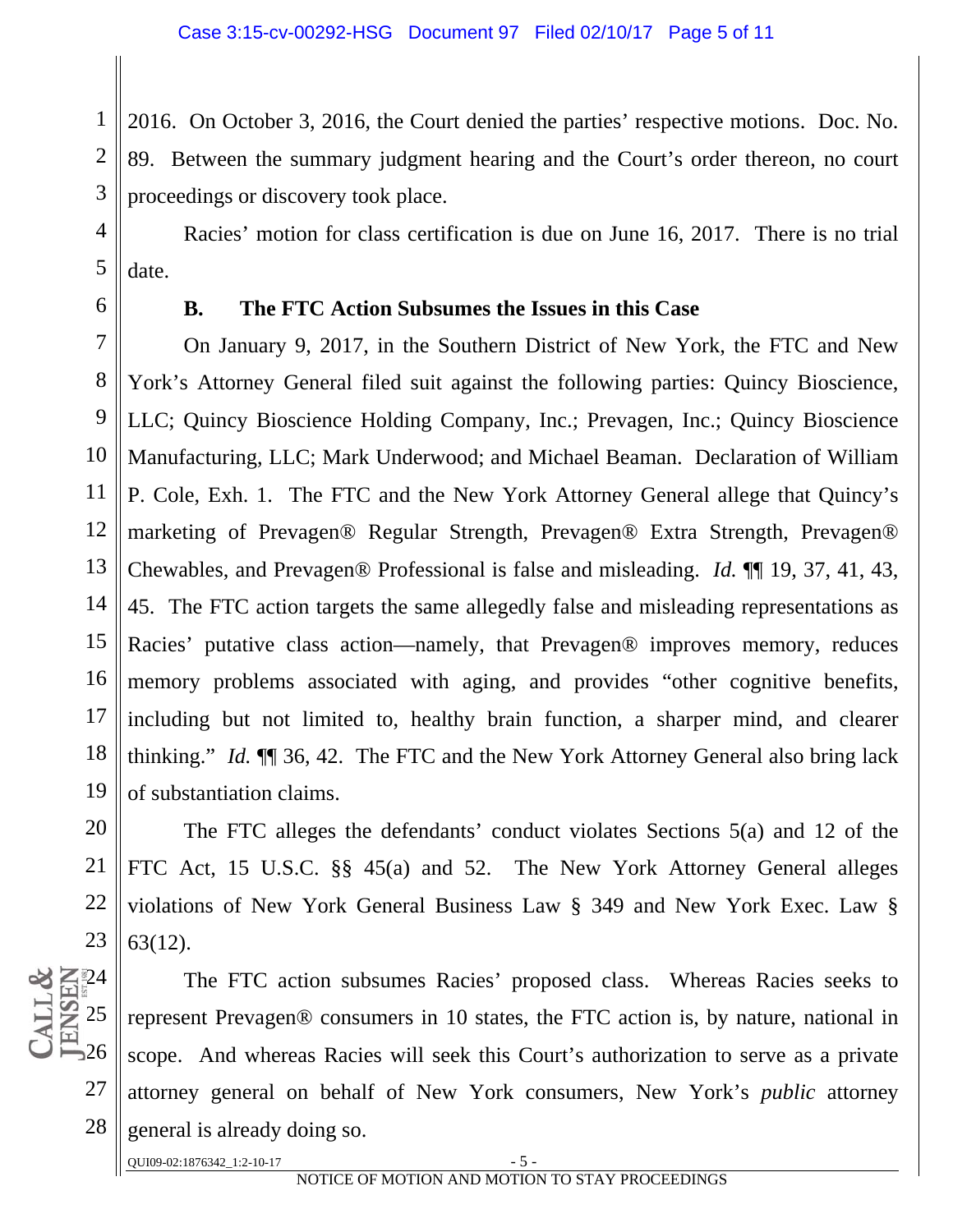Both the FTC and New York's Attorney General seek restitution and disgorgement of profits. *Id.* at p.30-31. They also seek injunctive relief (which Racies cannot seek on behalf of himself or any class). *Id.* 

## **III. ARGUMENT**

1

2

3

4

5

6

 $\sum_{k=1}^{n} 24$ 

25

26

## **A. The Court Has Inherent Authority to Stay This Action**

 7 8 9 10 The district court's power to stay proceedings is "incidental to the power inherent in every court to control the disposition of the causes on its docket with economy of time and effort for itself, for counsel, and for litigants." *Landis v. N. Am. Co.*, 299 U.S. 248, 254 (1936).

11 12 13 14 15 16 17 "A trial court may, with propriety, find it is efficient for its own docket and the fairest course for the parties to enter a stay of an action before it, pending resolution of independent proceedings which bear upon the case." *Leyva v. Certified Grocers of California, Ltd.,* 593 F.2d 857, 863 (9th Cir. 1979). "This rule applies whether the separate proceedings are judicial, administrative, or arbitral in character, and does not require that the issues in such proceedings are necessarily controlling of the action before the court." *Id.* at 863-64.

18 19 20 21 22 23 When deciding a motion to stay, a court should consider: (1) possible damage which may result from granting a stay; (2) the hardship or inequity a party may suffer in being required to go forward; and (3) the orderly course of justice measured in terms of the simplifying or complicating of issues, proof, and questions of law which could be expected to result from a stay. *CMAX, Inc. v. Hall*, 300 F.2d 265, 268 (9th Cir. 1962)(citing *Landis*, 299 U.S. at 254-55).

#### **B. All Three** *Landis* **Factors Weigh in Favor of Staying this Action**

Here, all three of the *Landis* factors counsel in favor of staying this case.

## **1. Staying this Action Will Not Prejudice Racies**

27 28 QUI09-02:1876342\_1:2-10-17 Staying this case will not prejudice Racies. First, Racies does not face any ongoing harm. The Court has already determined that Racies does not face any "real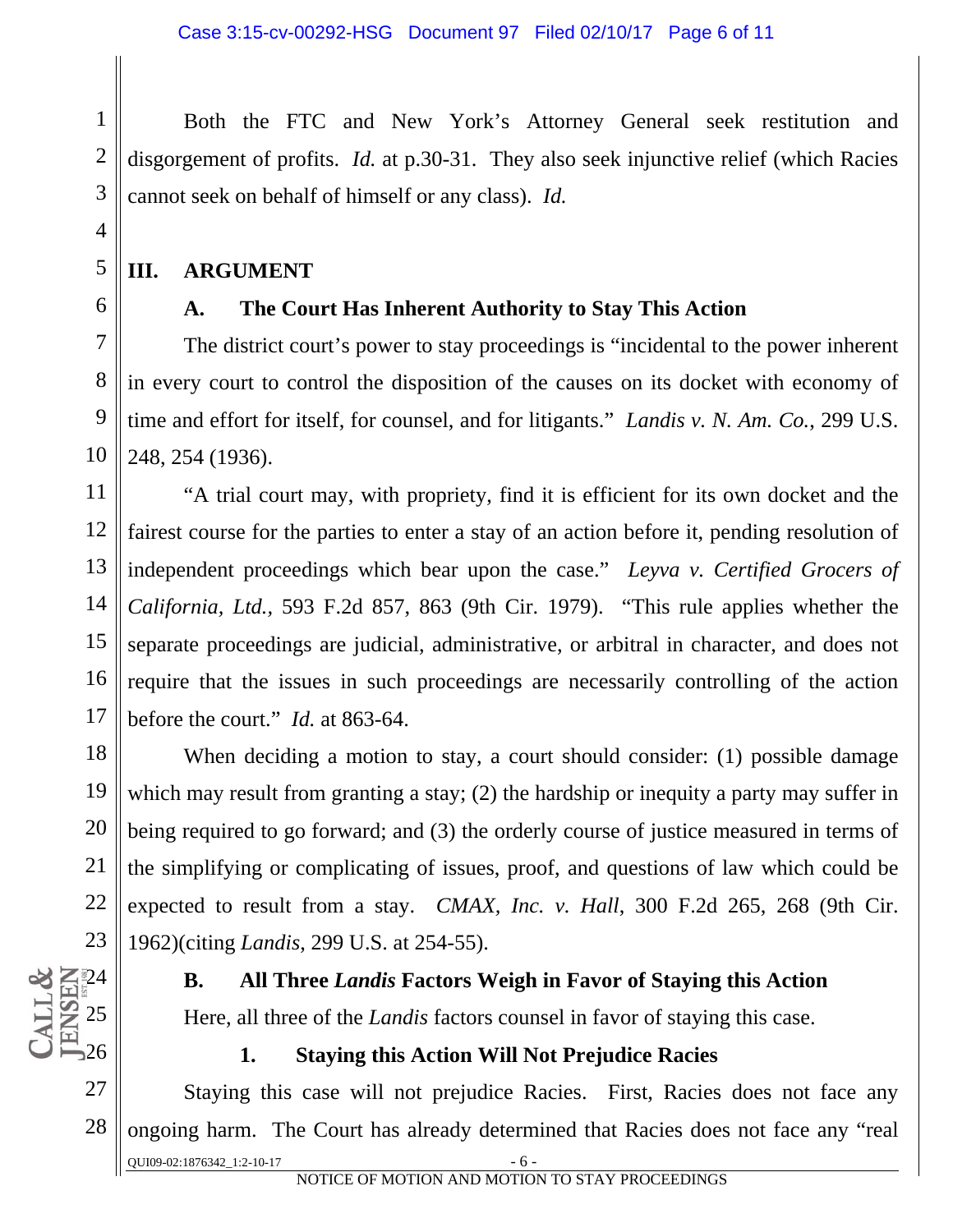1 2 3 and immediate threat" of future injury and does not have standing to seek injunctive relief. Doc. No. 34 at p.9. In contrast, the FTC action seeks nationwide injunctive relief.

 4 5 6 7 8 9 10 11 12 Second, although a stay will delay Racies' claim for damages, "[p]otential monetary damages are not sufficient harm to warrant not staying this proceeding." *FormFactor, Inc. v. Micronics Japan Co.*, No. CV-06-07159, 2008 WL 361128, at \*2 (N.D. Cal. Feb. 11, 2008); *see also CMAX*, 300 F.32d at 268-69 (holding that delay in obtaining monetary damages was not sufficient prejudice to avoid a stay); *Gustavson v. Mars, Inc.*, No. 13-cv-04537-LHK, 2014 WL 6986421, at \*3 (N.D. Cal. Dec. 10, 2014)("As to the delay in recovering damages, Defendant is correct that mere delay in monetary recovery is an insufficient basis to deny a stay."). That is particularly true here, where Racies spent only \$27.99 on Prevagen®. Doc. No. 21 at ¶ 20.

13 14 15 16 Third, the possibility "that evidence will be obtained, or rulings made," in the FTC action, which may adversely affect Racies' claims here "is not the kind of prejudice which should move a court to deny a requested postponement." *CMAX*, 300 F.2d at 269; *accord FormFactor,* 2008 WL 361128, at \*2.

17 18 19 For these reasons, Racies cannot demonstrate any meaningful harm he will suffer if this case is stayed pending resolution of the FTC action. Thus, this factor weighs in favor of a stay.

## 20 21

# **2. Quincy Will Suffer Hardship if Required to Litigate the Same Issues in Two Forums at Once**

22 23  $Z_{12}^{24}$ 25 26 27 28 Without a stay, Quincy will suffer hardship, because it will be forced to litigate identical issues in two separate actions at the same time. Where the "facts material to each examination may in large part be the same[,]" the situation "is one which cries out for the elimination of wasteful duplication of effort." *Chronicle Pub. Co. v. National Broadcasting Co.*, 294 F.2d 744, 747 (9th Cir. 1961). "The burden of such duplication of effort is not, of course, borne by the courts alone. It is borne as well by the litigants and their counsel." *Id.* at 748.

QUI09-02:1876342\_1:2-10-17 - 7 -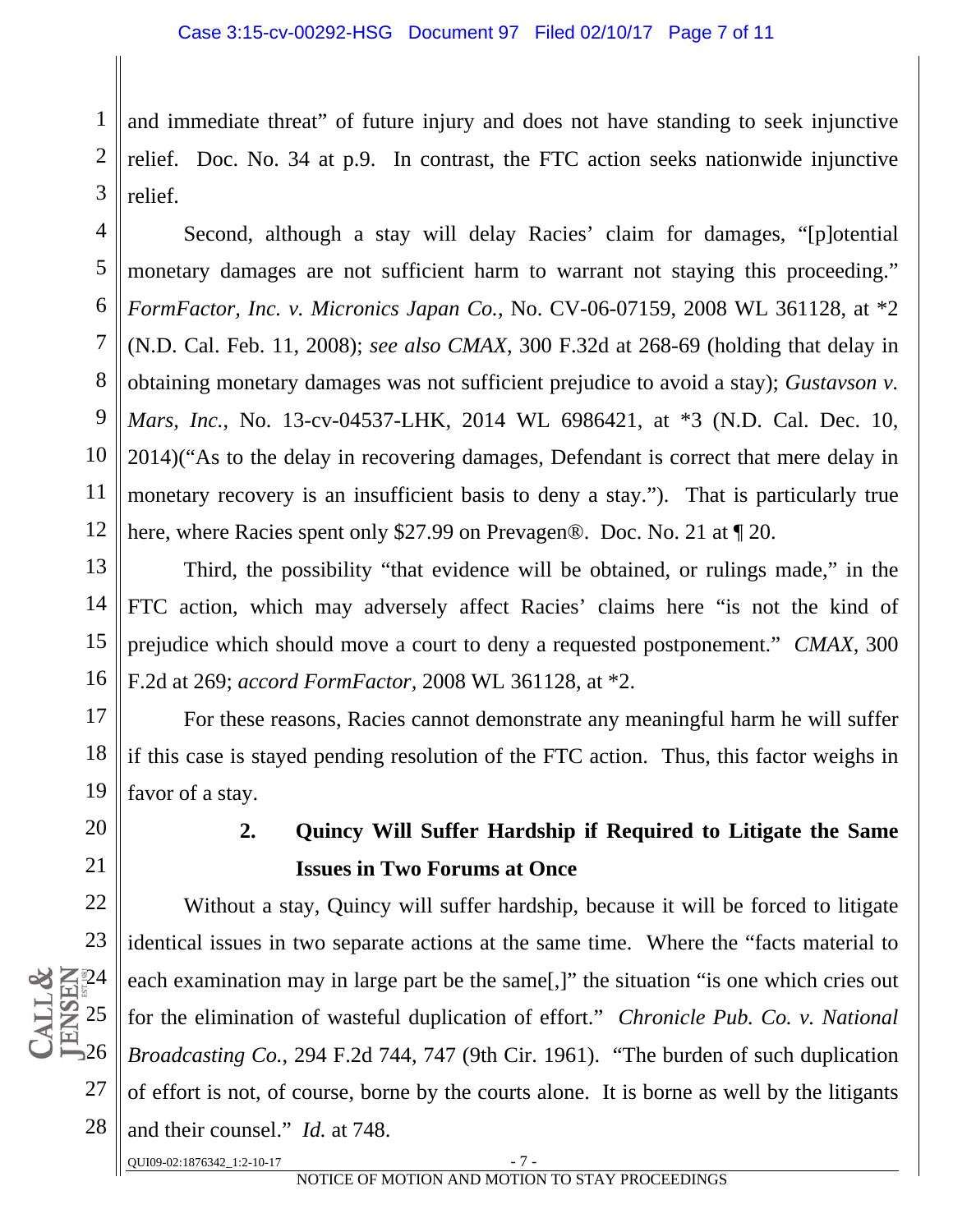1 2 3 4 5 6 7 8 9 10 11 12 13 14 15 16 17 18 19 20 Because the FTC action subsumes not only all the same Prevagen® products but also the same alleged misrepresentations, there is no question that allowing both cases to proceed simultaneously will result in duplicative fact discovery, duplicative expert discovery, and duplicative motion practice. Indeed, this Court and the Southern District of New York would be answering the same questions: whether Quincy's representations concerning Prevagen® are likely to mislead reasonable consumers. *See Williams v. Gerber Products, Co.,* 523 F.3d 934, 938 (9th Cir. 2008)(reasonable consumer test applies to UCL and CLRA claims); *F.T.C. v. Gill*, 265 F.3d 944, 950 (9th Cir. 2001)(reasonable consumer test applies to claims under Section 5(a) of the FTC Act); *Gaidon v. Guardian Life Ins. Co. of America*, 94 N.Y.2d 330, 344 (Ct. App. 1999)(reasonable consumer test applies to claims under New York General Business Law § 349). And neither the FTC nor the New York Attorney General will be bound by the discovery that Racies takes in this case, much less foreclosed from propounding their own written discovery and taking their own depositions. The same is true for the other parties named alongside Quincy as defendants in the FTC action, but not named as parties here. Thus, "two rounds of discovery would ensue absent a stay." *Flexsys Americas LP v. Kumho Tire, U.S.A., Inc.*, No. 5:05CV156, 2005 WL 1126750, at \*3 (N.D. Ohio Apr. 29, 2005). Such "additional discovery is more than a hardship of continuing litigation, but the creation of duplicative efforts" that would prejudice Quincy. *FormFactor,* 2008 WL 361128, at \*3.

Accordingly, this factor also weighs in favor of a stay.

28

21

## **3. Staying this Action Will Promote the Orderly Course of Justice and Will Avoid the Risk of Inconsistent Rulings**

QUI09-02:1876342\_1:2-10-17 Because the same products are accused in this case and the FTC action, and because the similar standards apply under the UCL, CLRA, the FTC Act and New York General Business Law § 349, if both cases proceed simultaneously, there is an "inevitable risk of inconsistent rulings." *Aliphcom v. Fitbit, Inc.*, 154 F. Supp. 3d 933, 940 (N.D. Cal. 2015)(finding the risk of inconsistent rulings weighed strongly in favor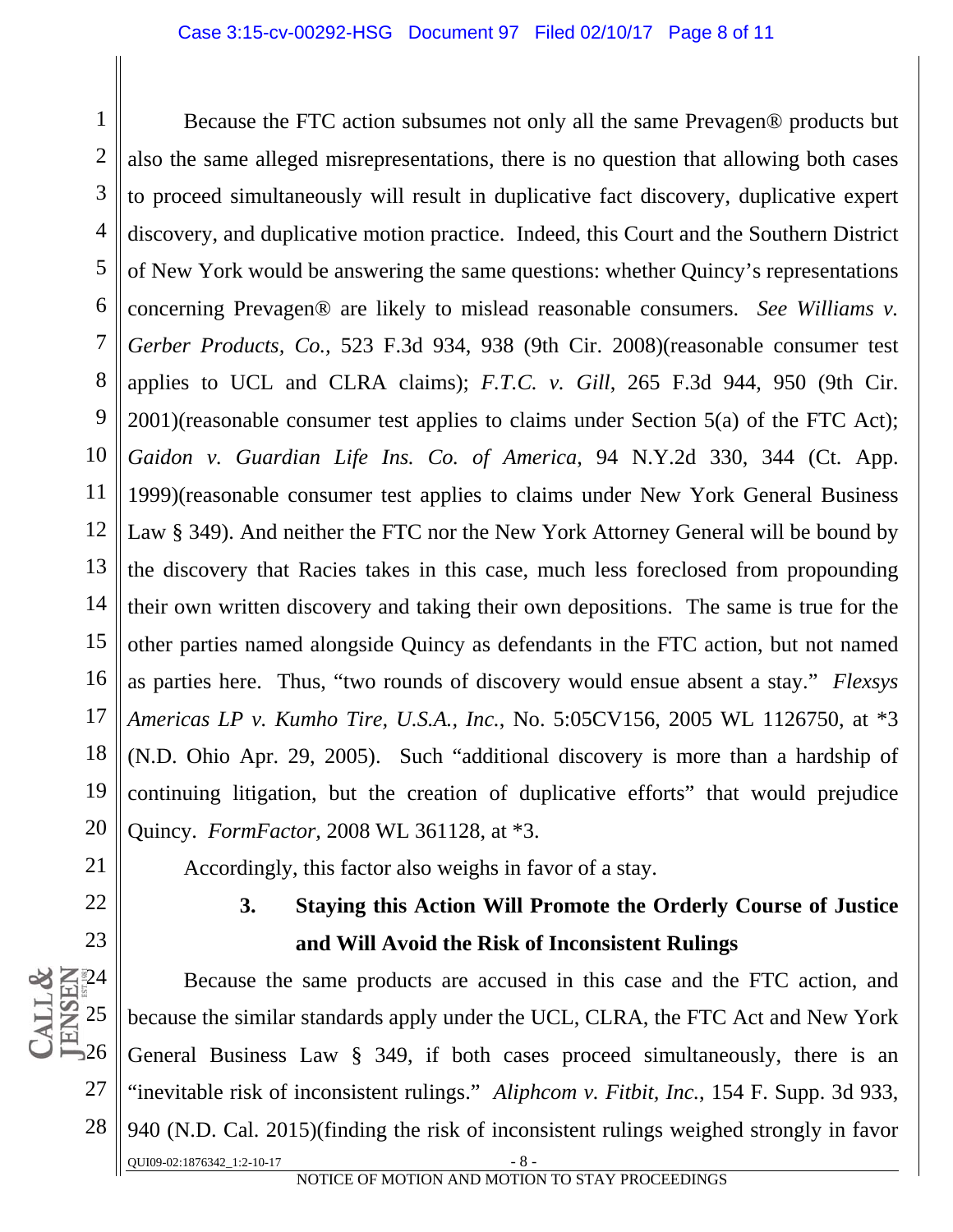1 2 3 of a stay). For the same reasons, however, if the Court stays this case, the resolution of the FTC action may result in the narrowing, withdrawal or dismissal of this action altogether.

 4 5 6 7 8 9 10 11 12 13 14 15 16 17 18 19 20 21 22 23  $24$ 25 Staying this case until resolution of the FTC action also will shed considerable light on whether any class should be certified. At the class certification stage, a key factor is whether a class action is "superior to other available methods for fairly and efficiently adjudicating the controversy." Fed. R. Civ. P. 23(b)(3). Thus, courts considering class certification "should analyze carefully the full implications of a pending or completed government enforcement action." *To Certify or Not: A Modest Proposal for Evaluating the "Superiority" of a Class Action in the Presence of Government Enforcement*, 18 Geo. J. Legal Ethics 1383, 1383 (2005). Indeed, "[a] *parens patriae* action is superior to a class action as a means for adjudication of collective claims." *Com. of Pa. v. Budget Fuel Co.*, 122 F.R.D. 184, 185 (E.D. Penn. 1988). "There is no need to have a second class representative where the class is adequately represented by the Attorney General." *Id.*; *see also Kamm v. California Dev. Co.*, 509 F.2d 205, 212-13 (9th Cir. 1975)(affirming denial of class certification where attorney general had resolved an enforcement action for false advertising); *United States v. City of Chicago,* 411 F. Supp. 218, 243 (N.D. Ill. 1976)("In view of the Government's willingness to prosecute the claims of all injured persons, it cannot be said that either [proposed] class would be 'superior to other available methods for the fair and efficient adjudication of the controversy.'" (citation omitted)). As noted, the FTC already brings its claims on behalf of consumers nationwide, and the New York Attorney General also already represents the citizens of his state (which is one of the states Racies seeks to include in his putative class). Thus, staying this case may simplify—if not eliminate—the issues this Court must resolve.

 $OUI09-02:1876342 \t1:2-10-17$  - 9

26

27

28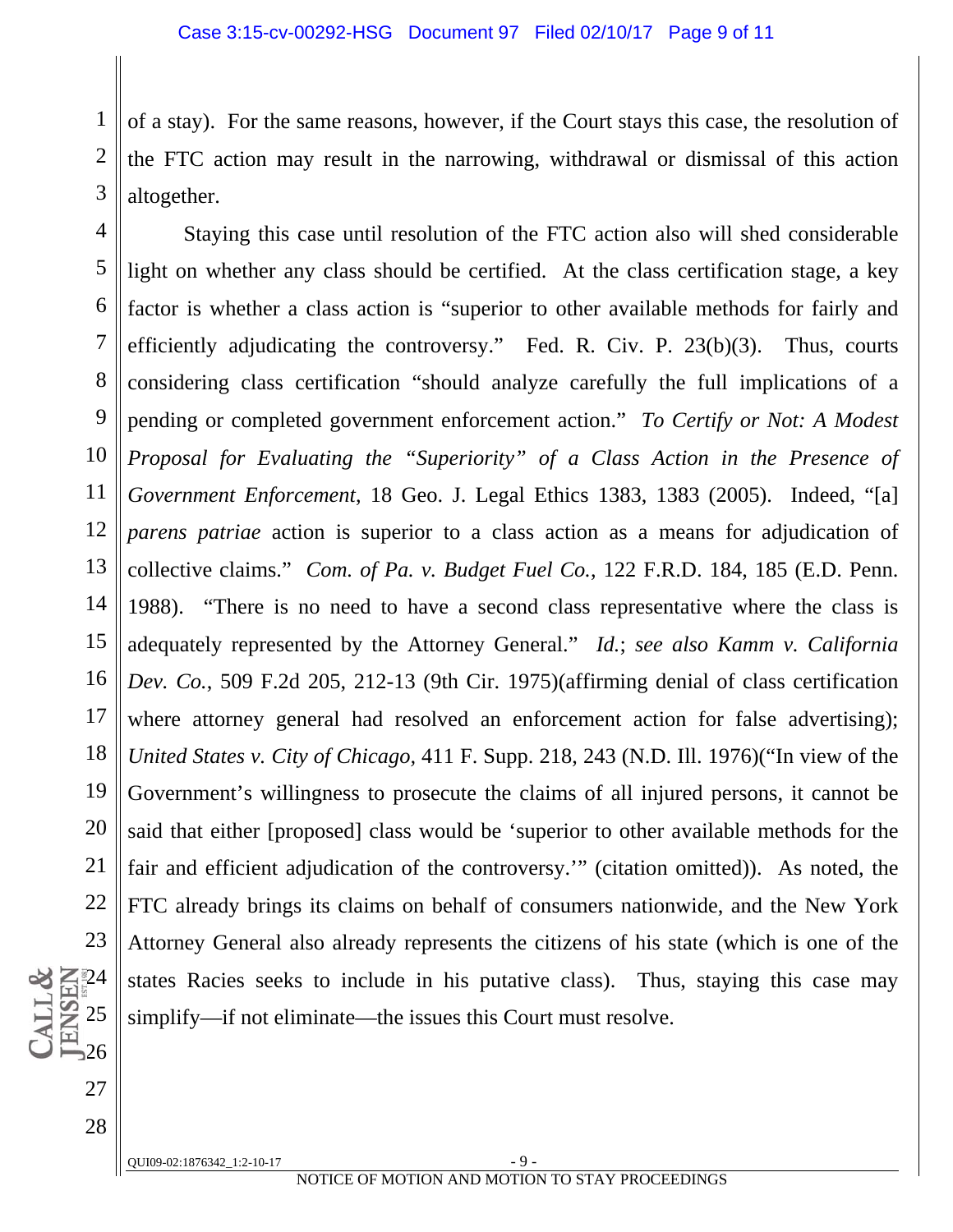1 2 3 4 5 In short, "the anticipated simplification of the issues, the conservation of the parties' and the court's resources, and the need to avoid the risk of inconsistent judgments" all militate in favor of staying this action. *Aegean Marine Petroleum S.A. v. Canpotex Shipping Services Ltd.*, No. 2:15-cv-00172-RAJ, 2016 WL 898571, at \*3 (W.D. Wa. Mar. 9, 2016).

#### **IV. CONCLUSION**

6

7

11

13

14

15

16

17

18

19

20

21

22

23

24

25

26

27

28

 8 9 10 All three of the *Landis* factors weigh in favor of staying this case pending resolution of the FTC action. Accordingly, Quincy respectfully requests that the Court grant its motion to stay.

12 Dated: February 10, 2017 CALL & JENSEN

 A Professional Corporation Matthew R. Orr William P. Cole Joshua G. Simon

By:*/s/ William P. Cole* William P. Cole

Attorneys for Defendant Quincy Bioscience, LLC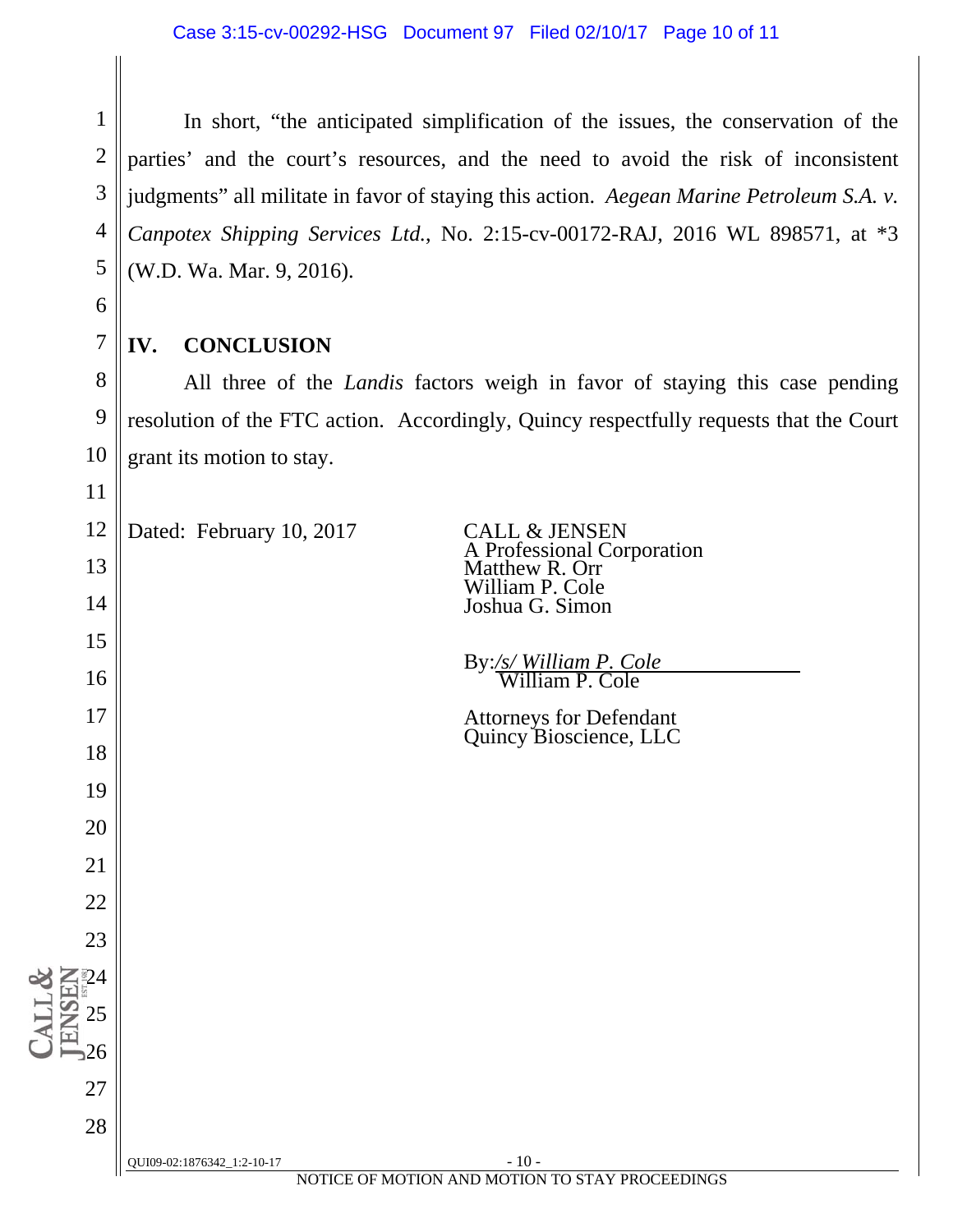| $\mathbf{1}$        | <b>CERTIFICATE OF SERVICE</b>                                                        |
|---------------------|--------------------------------------------------------------------------------------|
| $\overline{2}$      | I hereby certify that on February 10, 2017, I caused the electronic filing of the    |
| 3                   | foregoing document described as DEFENDANT QUINCY BIOSCIENCE, LLC'S                   |
| $\overline{4}$      | NOTICE OF MOTION AND MOTION TO STAY PROCEEDINGS with the Clerk                       |
| 5                   | of the Court using the CM/ECF System which will send notification of such filing via |
| 6                   | electronic mail to all counsel of record.                                            |
| 7                   |                                                                                      |
| 8                   | <b>/s/William P. Cole</b>                                                            |
| 9                   | William P. Cole                                                                      |
| 10                  |                                                                                      |
| 11                  |                                                                                      |
| 12                  |                                                                                      |
| 13                  |                                                                                      |
| 14                  |                                                                                      |
| 15                  |                                                                                      |
| 16                  |                                                                                      |
| 17                  |                                                                                      |
| 18                  |                                                                                      |
| 19                  |                                                                                      |
| 20                  |                                                                                      |
| 21                  |                                                                                      |
| 22                  |                                                                                      |
| 23                  |                                                                                      |
| $\sum_{i=1}^{n} 24$ |                                                                                      |
|                     |                                                                                      |
| 26                  |                                                                                      |
| 27                  |                                                                                      |
| 28                  |                                                                                      |
|                     | $-11-$<br>QUI09-02:1876342_1:2-10-17                                                 |

CALL&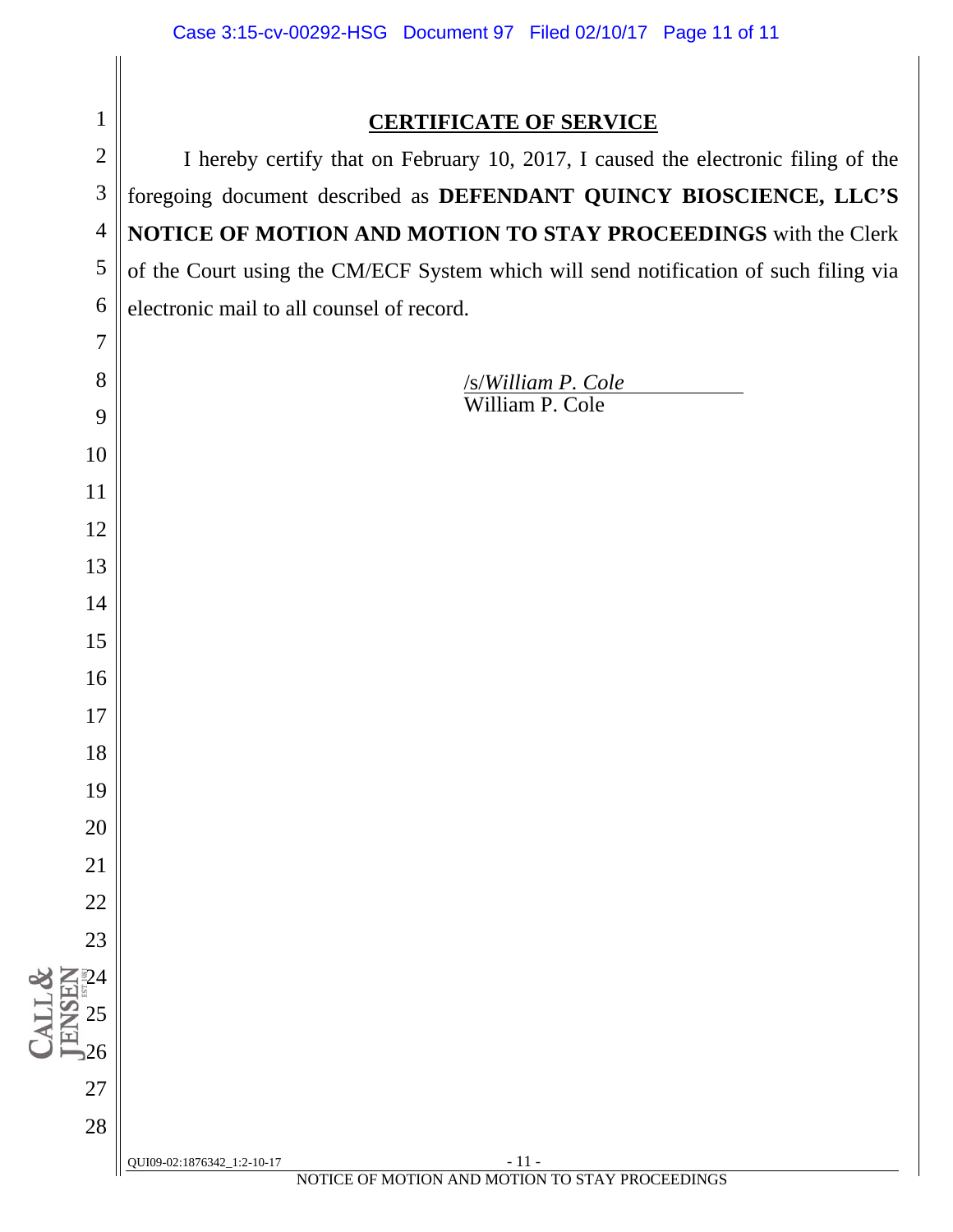|                                     | Case 3:15-cv-00292-HSG  Document 97-1  Filed 02/10/17  Page 1 of 3                                                                                  |                                                         |                                                                         |
|-------------------------------------|-----------------------------------------------------------------------------------------------------------------------------------------------------|---------------------------------------------------------|-------------------------------------------------------------------------|
| $\mathbf{1}$<br>$\overline{2}$<br>3 | Matthew R. Orr, Bar No. 211097<br>morr@calljensen.com<br>William P. Cole, Bar No. 186772<br>wcole@calljensen.com<br>Joshua G. Simon, Bar No. 264714 |                                                         |                                                                         |
| $\overline{4}$                      | jsimon@calljensen.com                                                                                                                               |                                                         |                                                                         |
| 5                                   | <b>CALL &amp; JENSEN</b><br>A Professional Corporation                                                                                              |                                                         |                                                                         |
| 6<br>$\overline{7}$                 | 610 Newport Center Drive, Suite 700<br>Newport Beach, CA 92660<br>Tel: (949) 717-3000                                                               |                                                         |                                                                         |
| 8                                   | Fax: (949) 717-3100                                                                                                                                 |                                                         |                                                                         |
| 9                                   | Attorneys for Defendant Quincy Bioscience, LLC                                                                                                      |                                                         |                                                                         |
| 10                                  | UNITED STATES DISTRICT COURT                                                                                                                        |                                                         |                                                                         |
| 11                                  | <b>NORTHERN DISTRICT OF CALIFORNIA</b>                                                                                                              |                                                         |                                                                         |
| 12                                  |                                                                                                                                                     |                                                         |                                                                         |
| 13                                  | PHILLIP RACIES, On Behalf of Himself<br>and All Others Similarly Situated,                                                                          | Case No. 3:15-cv-00292 HSG                              |                                                                         |
| 14<br>15                            | Plaintiff,                                                                                                                                          |                                                         | <b>DECLARATION OF WILLIAM P.</b><br><b>COLE IN SUPPORT OF DEFENDANT</b> |
| 16                                  | VS.                                                                                                                                                 | <b>QUINCY BIOSCIENCE, LLC'S</b>                         | <b>MOTION TO STAY PROCEEDINGS</b>                                       |
| 17                                  | <b>QUINCY BIOSCIENCE, LLC, a</b>                                                                                                                    |                                                         |                                                                         |
| 18                                  | Wisconsin limited liability company,                                                                                                                | Date: April 20, 2017<br>Time: 2:00 p.m.                 |                                                                         |
| 19                                  | Defendant.                                                                                                                                          | Place: Courtroom $10 - 19$ <sup>th</sup> Floor          |                                                                         |
| 20                                  |                                                                                                                                                     |                                                         | 450 Golden Gate Avenue<br>San Francisco CA 94102                        |
| 21                                  |                                                                                                                                                     |                                                         |                                                                         |
| 22                                  |                                                                                                                                                     | Complaint Filed: January 21, 2015<br><b>Trial Date:</b> | None Set                                                                |
| 23                                  |                                                                                                                                                     |                                                         |                                                                         |
| -24                                 |                                                                                                                                                     |                                                         |                                                                         |
| 25<br>26                            |                                                                                                                                                     |                                                         |                                                                         |
| 27                                  |                                                                                                                                                     |                                                         |                                                                         |
| 28                                  |                                                                                                                                                     |                                                         |                                                                         |
|                                     | QUI09-02:1885026_1:2-10-17                                                                                                                          | $-1-$                                                   |                                                                         |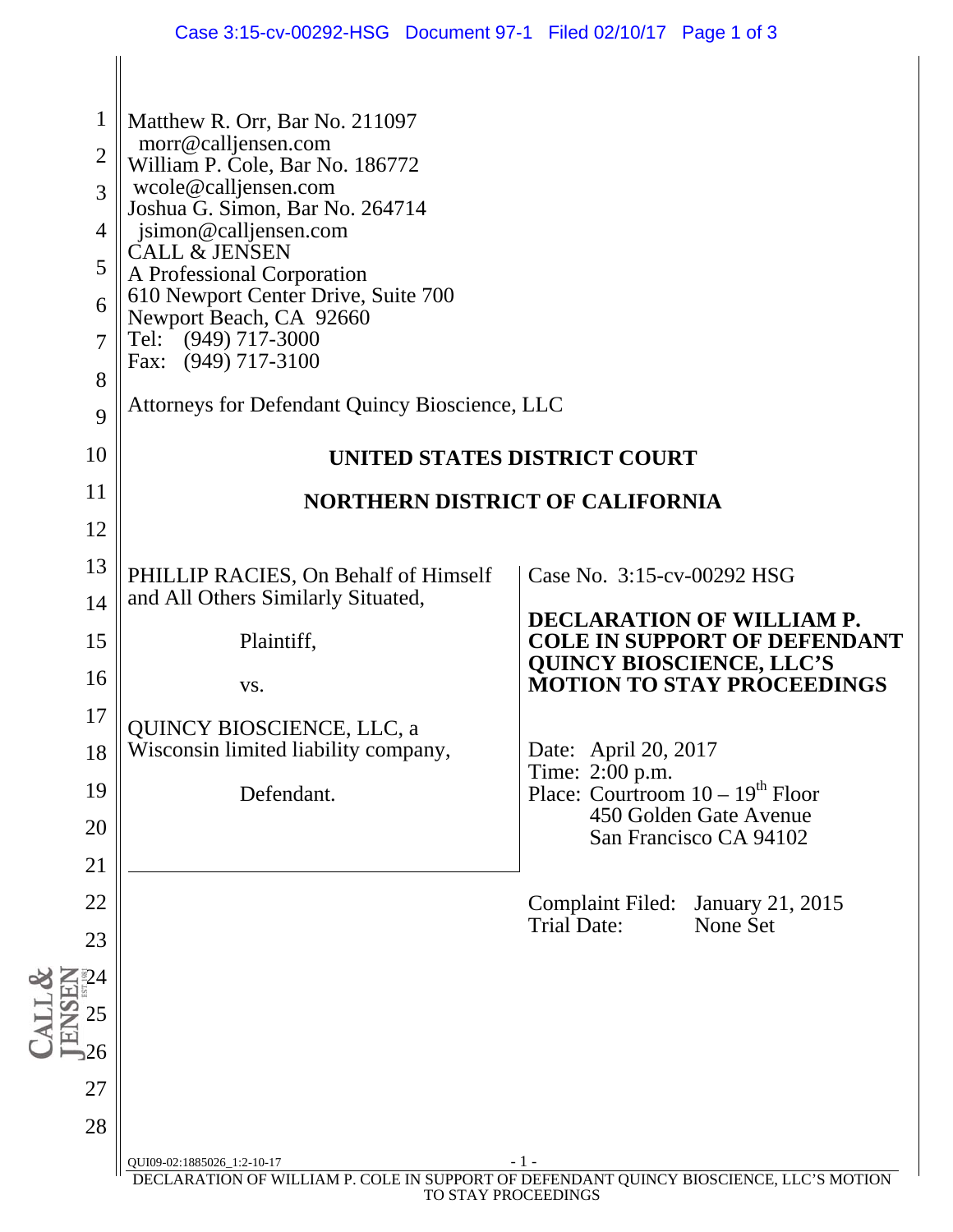I, William P. Cole, declare as follows:

 1. I am an attorney duly licensed to practice law in the State of California and before this Court and a shareholder in the law firm Call & Jensen, APC, the attorneys for Defendant, Quincy Bioscience, LLC ("Defendant"). I have personal knowledge of the following matters and, if called to testify concerning them, could do so competently.

 2. Attached hereto as Exhibit 1 is a true and correct copy of the Complaint filed January 9, 2017, in *Federal Trade Commission, et al. v. Quincy Bioscience Holding Company, Inc., et al.,* No. 17-cv-00124 (Southern District of New York).

 I declare under penalty of perjury under the laws of the United States of America and the State of California that the foregoing is true and correct. This declaration was executed on February 10, 2017, at San Diego, California.

By: /s/ *William P. Cole* William P. Cole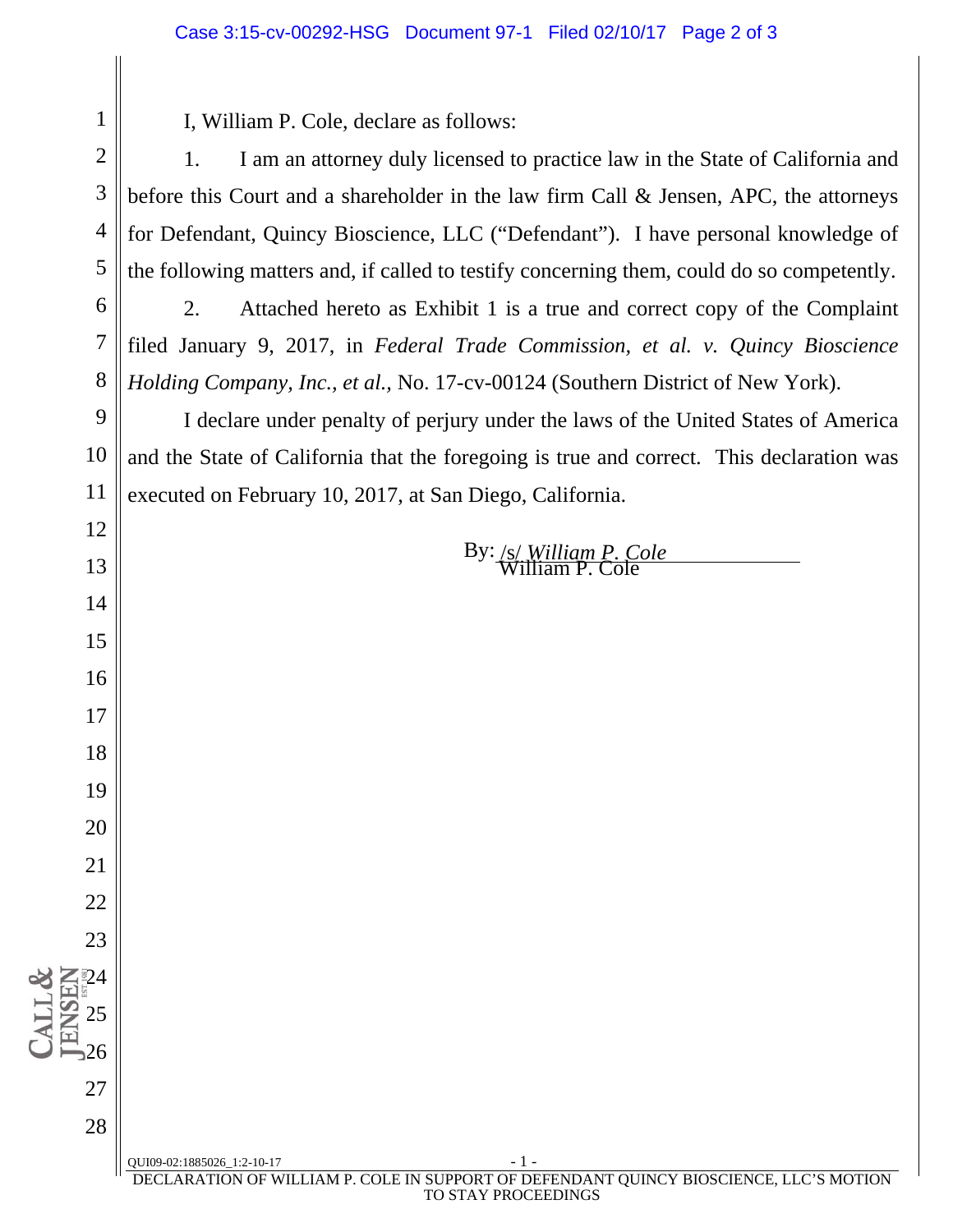| Case 3:15-cv-00292-HSG  Document 97-1  Filed 02/10/17  Page 3 of 3                  |
|-------------------------------------------------------------------------------------|
|                                                                                     |
| <b>CERTIFICATE OF SERVICE</b>                                                       |
| I hereby certify that on February 10, 2017, I caused the electronic filing of the   |
| foregoing document described as DECLARATION OF WILLIAM P. COLE IN                   |
| SUPPORT OF DEFENDANT QUINCY BIOSCIENCE, LLC'S MOTION TO                             |
| STAY PROCEEDINGS with the Clerk of the Court using the CM/ECF System which          |
| will send notification of such filing via electronic mail to all counsel of record. |
|                                                                                     |
| <u>/s/William P. Cole</u><br>William P. Cole                                        |
|                                                                                     |
|                                                                                     |
|                                                                                     |
|                                                                                     |
|                                                                                     |
|                                                                                     |
|                                                                                     |
|                                                                                     |
|                                                                                     |
|                                                                                     |
|                                                                                     |
|                                                                                     |
|                                                                                     |
|                                                                                     |
|                                                                                     |
|                                                                                     |
|                                                                                     |
|                                                                                     |
|                                                                                     |
|                                                                                     |
|                                                                                     |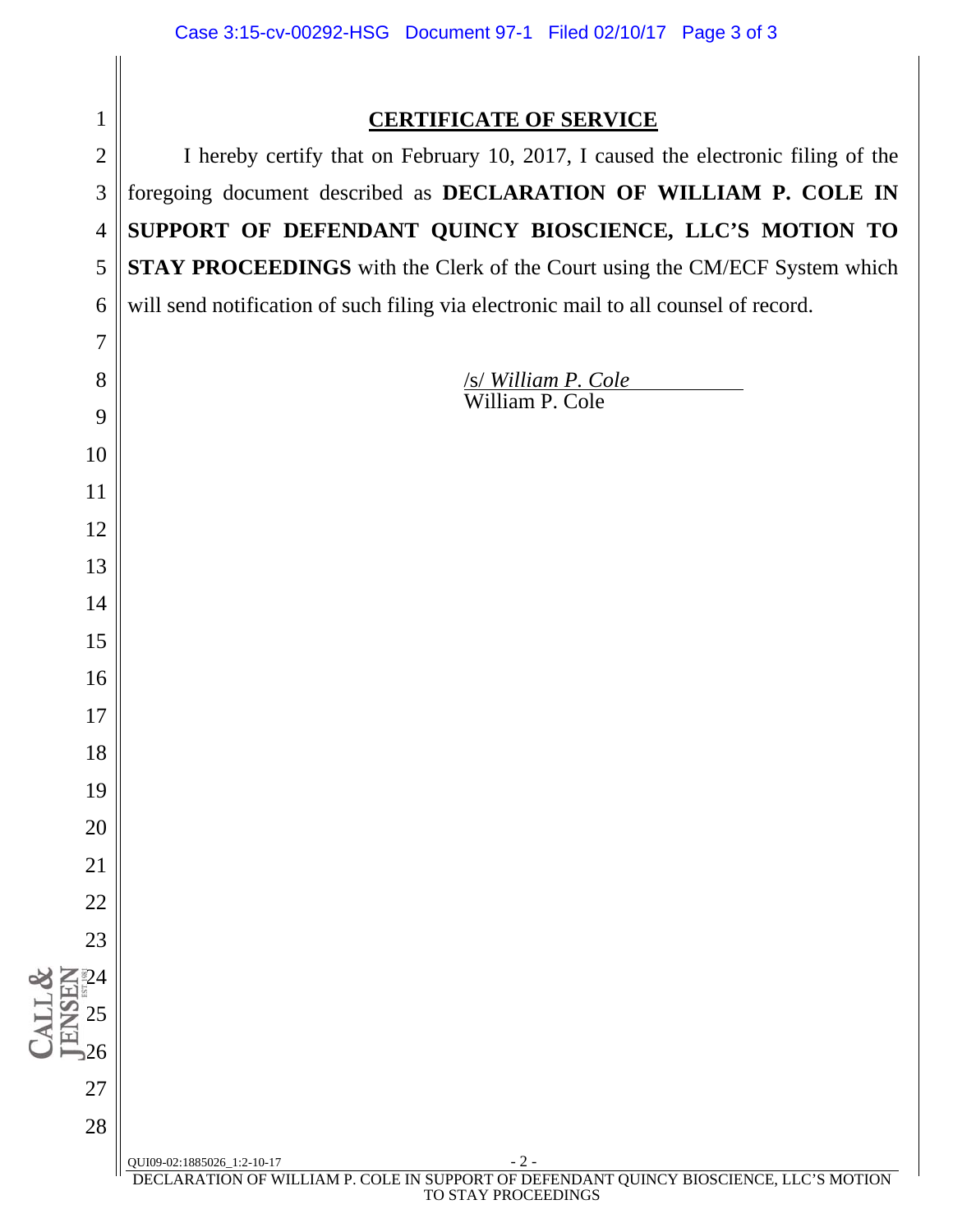| $\mathbf{1}$<br>$\overline{2}$<br>3<br>$\overline{4}$<br>5<br>6<br>7<br>8<br>9 | Matthew R. Orr, Bar No. 211097<br>morr@calljensen.com<br>William P. Cole, Bar No. 186772<br>wcole@calljensen.com<br>Joshua G. Simon, Bar No. 264714<br>jsimon@calljensen.com<br><b>CALL &amp; JENSEN</b><br>A Professional Corporation<br>610 Newport Center Drive, Suite 700<br>Newport Beach, CA 92660<br>Tel: (949) 717-3000<br>Fax: (949) 717-3100 |                                                                                                                                                                                                                |
|--------------------------------------------------------------------------------|--------------------------------------------------------------------------------------------------------------------------------------------------------------------------------------------------------------------------------------------------------------------------------------------------------------------------------------------------------|----------------------------------------------------------------------------------------------------------------------------------------------------------------------------------------------------------------|
| 10                                                                             | Attorneys for Defendant Quincy Bioscience, LLC                                                                                                                                                                                                                                                                                                         |                                                                                                                                                                                                                |
| 11<br>12<br>13                                                                 |                                                                                                                                                                                                                                                                                                                                                        | UNITED STATES DISTRICT COURT<br>NORTHERN DISTRICT OF CALIFORNIA                                                                                                                                                |
| 14<br>15<br>16<br>17<br>18<br>19<br>20<br>21<br>22<br>23                       | PHILLIP RACIES, On Behalf of Himself<br>and All Others Similarly Situated,<br>Plaintiff,<br>VS.<br><b>QUINCY BIOSCIENCE, LLC, a</b><br>Wisconsin limited liability company,<br>Defendant.                                                                                                                                                              | Case No. 3:15-cv-00292 HSG<br>[PROPOSED] ORDER GRANTING<br>DEFENDANT QUINCY BIOSCIENCE,<br><b>LLC'S MOTION TO STAY</b><br><b>PROCEEDINGS</b><br>Date: April 20, 2017<br>Time: 2:00 p.m.<br>Place: Courtroom 10 |
| 25<br>26<br>27<br>28                                                           | QUI09-02:1885014_1:2-10-17                                                                                                                                                                                                                                                                                                                             | <b>Complaint Filed:</b><br><b>January 21, 2015</b><br><b>Trial Date:</b><br>None Set<br>- 1 -<br>[PROPOSED] ORDER GRANTING DEFENDANT QUINCY BIOSCIENCE, LLC'S MOTION TO STAY                                   |

PROCEEDINGS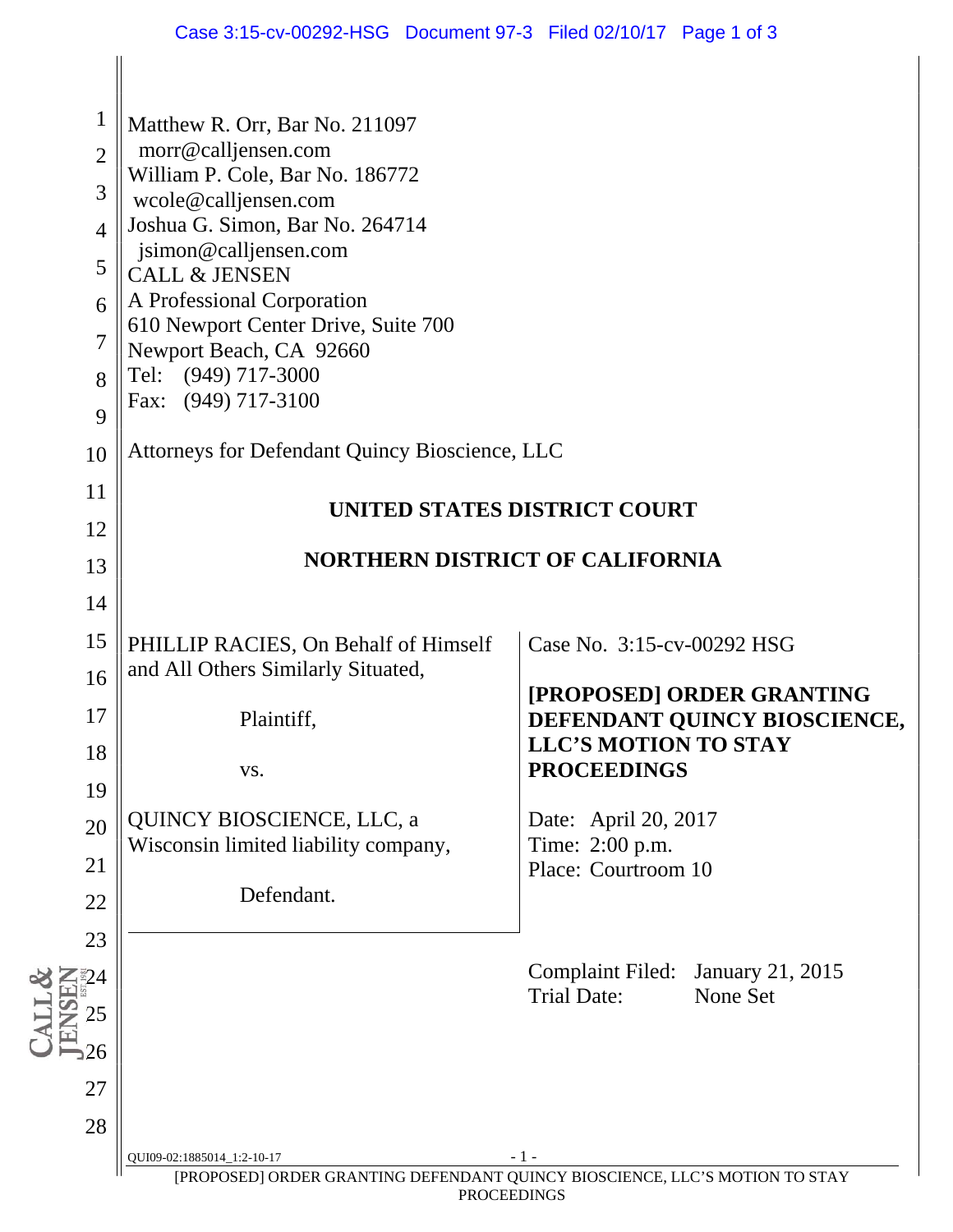Defendant Quincy Bioscience, LLC's ("Defendant") Motion to Stay Proceedings having duly come on for hearing before the Court, and the Court having considered all parties' papers and arguments in connection therewith, and good cause appearing therefore,

 IT IS HEREBY ORDERED that Defendant's Motion to Stay Proceedings is GRANTED, and all proceedings in this action are stayed pending resolution of the civil action brought by the Federal Trade Commission and the Attorney General of the State of New York in *Federal Trade Commission, et al. v. Quincy Bioscience Holding Co., Inc., et al.*, Case No. 17-cv-00124 (Southern District of New York).

| 10                                                  | Inc., et al., Case No. 17-cv-00124 (Southern District of New York).                                                |
|-----------------------------------------------------|--------------------------------------------------------------------------------------------------------------------|
| 11                                                  |                                                                                                                    |
| 12                                                  | IT IS SO ORDERED.                                                                                                  |
| 13                                                  |                                                                                                                    |
| 14                                                  |                                                                                                                    |
| 15                                                  | THE HON. HAYWOOD S. GILLIAM, JR.                                                                                   |
| 16                                                  | <b>UNITED STATES DISTRICT JUDGE</b>                                                                                |
| 17                                                  |                                                                                                                    |
| 18                                                  |                                                                                                                    |
| 19                                                  |                                                                                                                    |
| 20                                                  |                                                                                                                    |
| 21                                                  |                                                                                                                    |
| 22                                                  |                                                                                                                    |
| 23                                                  |                                                                                                                    |
|                                                     |                                                                                                                    |
| $\frac{24}{2}$<br>$\frac{25}{2}$<br>$\frac{25}{26}$ |                                                                                                                    |
|                                                     |                                                                                                                    |
| $27\,$                                              |                                                                                                                    |
| 28                                                  |                                                                                                                    |
|                                                     | $-2-$<br>QUI09-02:1885014_1:2-10-17<br>[PROPOSED] ORDER GRANTING DEFENDANT QUINCY BIOSCIENCE, LLC'S MOTION TO STAY |